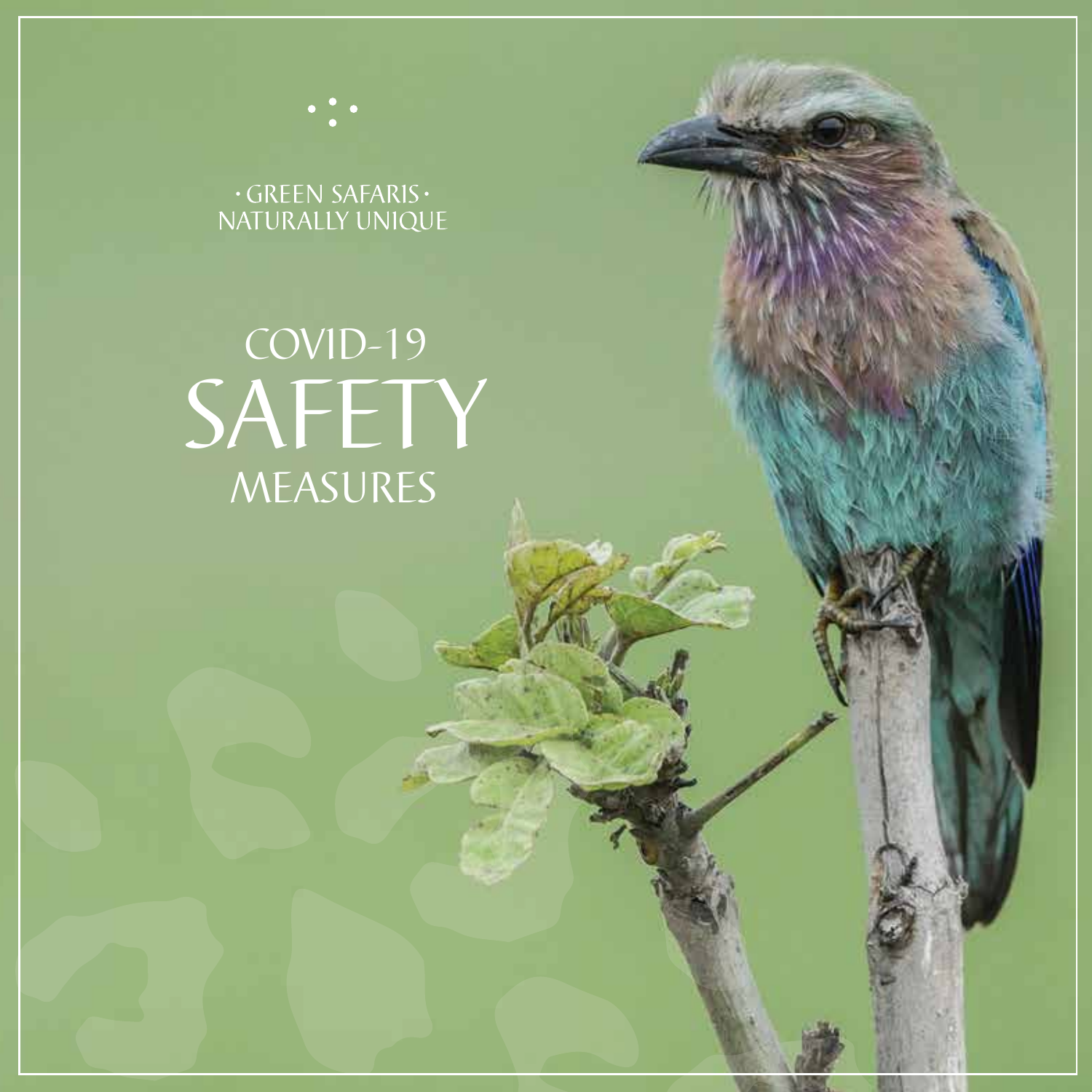#### CHANGE IS INEVITABLE, IT JUST CAME SOONER THAN THE WORLD EXPECTED

# WELCOME TO OUR BRAND NEW NORMAL

Even though our doors remained wide open our team quickly responded to what is now our new normal.

We've rolled out enhanced technologies alongside our Safe & Clean Commitment with a multi-pronged sanitisation strategy for increased safety for guests and staff.

These efforts include;

- ::: Hygiene training for the protection of staff and guests
- ::: Temperature screening & staff monitoring
- ::: Distant but warm hospitable guest contact
- ::: Smart guest interation
- ::: Social interaction kept to a minimum
- ::: Accredited hospital-grade disinfectant
- ::: Easily accessible sanitisation stations
- ::: Enriched, deep cleaning sanitisation standards
- ::: Surface safety disinfection
- ::: Housekeeping & hygiene standards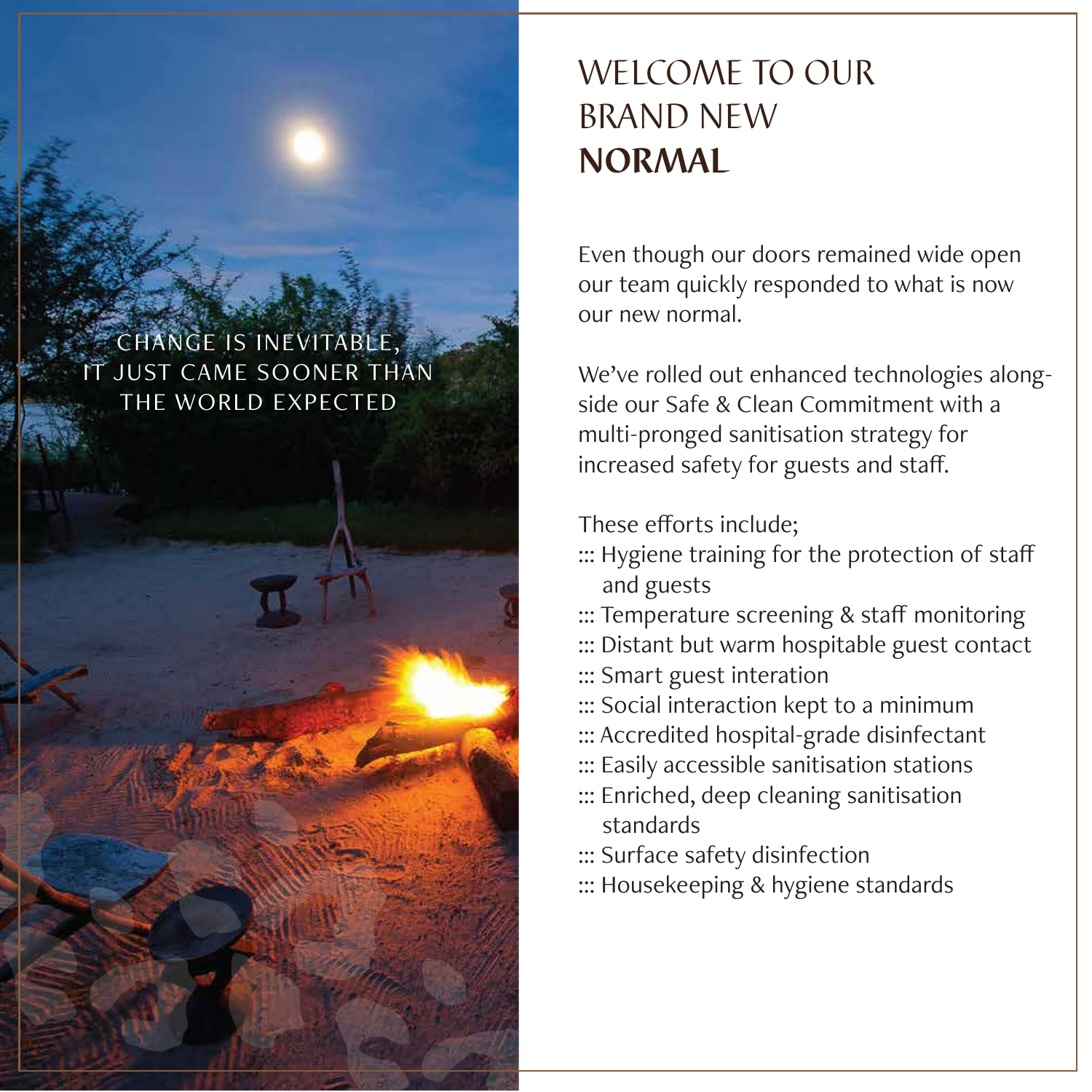WE'RE FOREVER EVOLVING, CHANGING & ADAPTING TO NEW NORMS

## HYGIENE TRAINING TO PROTECT STAFF & GUESTS

Staff have been trained on the various hygiene and sanitation protocols and ongoing training will be provided as the situation evolves. Our staff awareness is an aspect that is essential for the effective implementation of our protocols as it ensures that they are protected as well as our guests.

#### FULLE DISCLOSURE & TRANSPARENCY AT ALL TIMES

There will be full disclosure and transparency at all times between the hotel and its guests and staff by way of informing all parties as to the safety and hygiene protocols in place as well as any incident reporting.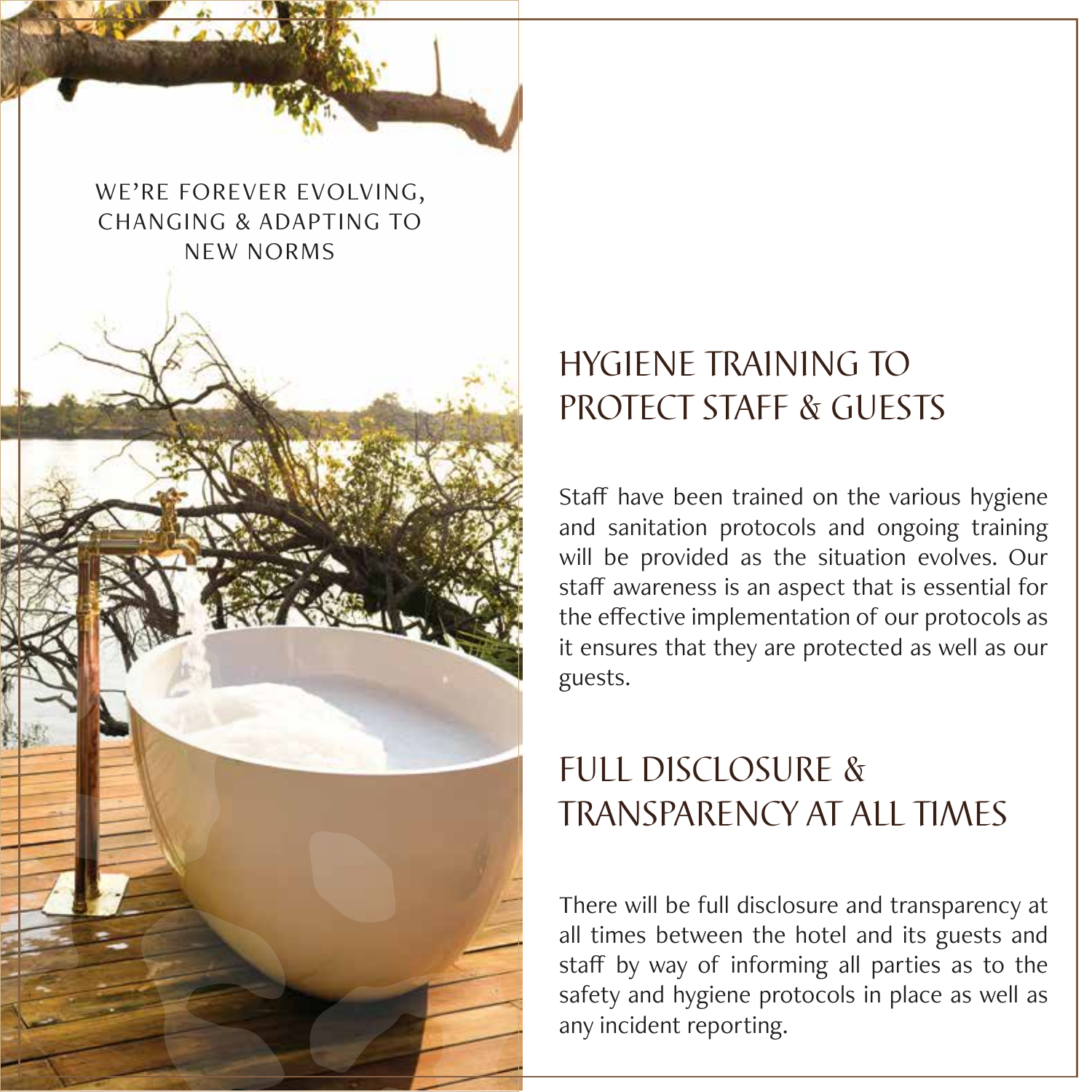

#### TEMPERATURE SCREENING & STAFF MONITORING

We are working 'round the clock to keep our people safe – and that means you as well as our staff. We've implemented an end-to-end health and safety plan that will see every staff member temperature tested and meticulously screened before they are deemed to be clear and ready to safely engage with our guests. Each guest will also be temperature screened in a non-invasive and safe manner to ensure the health and safety of all our people. These screening and monitoring protocols will be supported by the necessary contingency plans and isolation/quarantine facilities.

#### SMART GUEST INTERACTION

Smart guest interaction with contactless hospitality – where possible, virtual check-ins and check-outs will be encouraged. Insofar as possible, we will also implement no-contact stays. We understand in this adapted hospitality, sometimes, the best way to stay safe is to stay distant.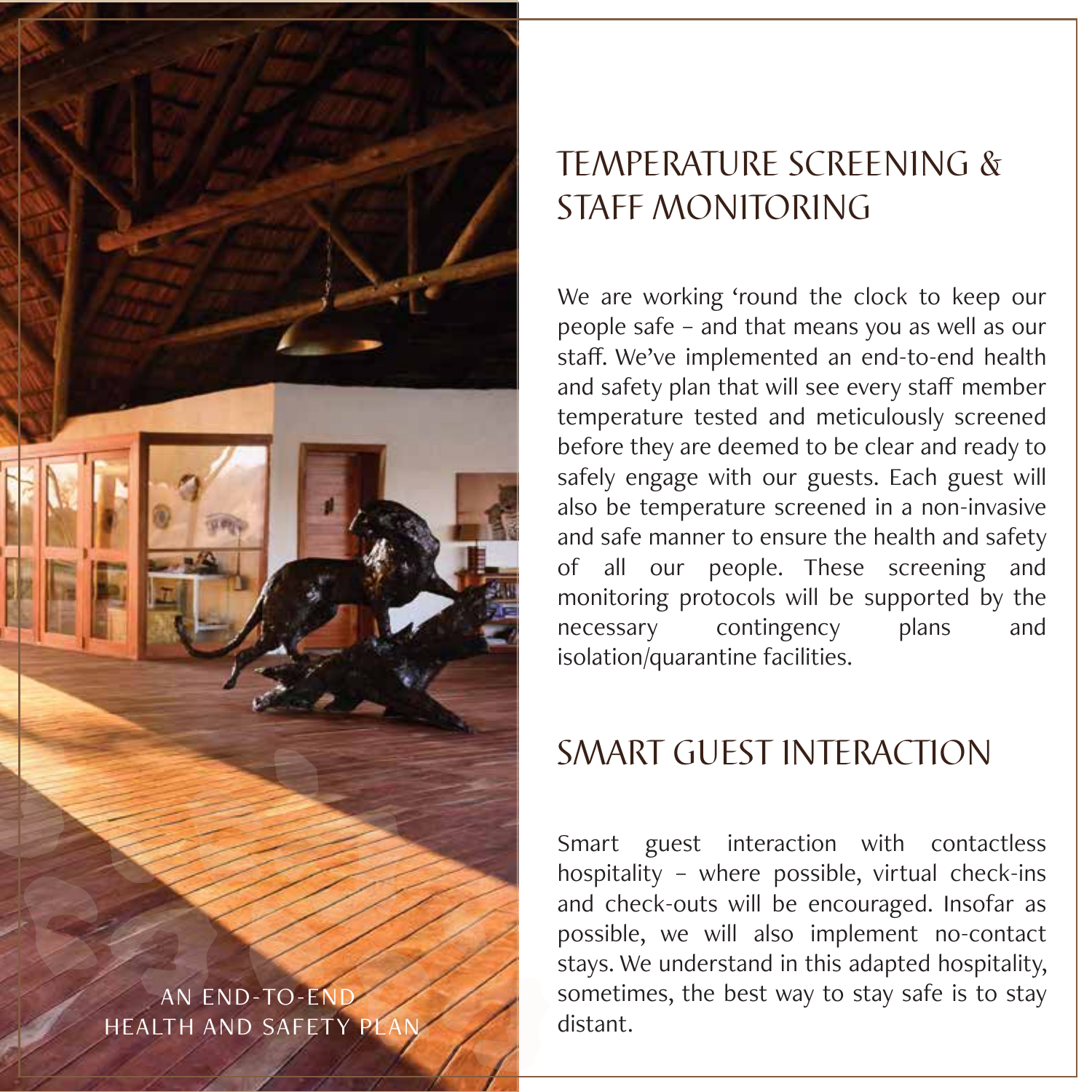

SOCIAL DISTANCING? WE PREFER THE TERM PHYSICAL DISTANCING WHILE REMAINING SOCIAL

#### DISTANT BUT WARM HOSPITABLE GUEST CONTACT

To alleviate the risk of transmission, continuous and stringent social distancing etiquette will be implemented between guest and staff to reduce person-to- person contact. Space design consultants have been instrumental in reconfiguring the placement of furniture and décor specifc to each property type to allow for social distancing practices. Our staff have all been trained on best-practice hygiene and sanitisation and won't be offering the outstretched handshake that you are accustomed to. Instead, a friendly smile will be waiting to greet you warmly upon your arrival and during your stay.

## SOCIAL INTERACTION KEPT TO A MINIMUM

We have reduced the capacity of our lodges, reserves, residences and resorts within government guidelines across our guest and staff complement. Accommodations at our respective lodges, reserves and resorts are generously set apart and offer privacy and safety, rendering contact with staff and other guests to an absolute minimum and at some properties, limited social contact will see guests experience an almost contactless stay in accordance with stringent health and safety regulations.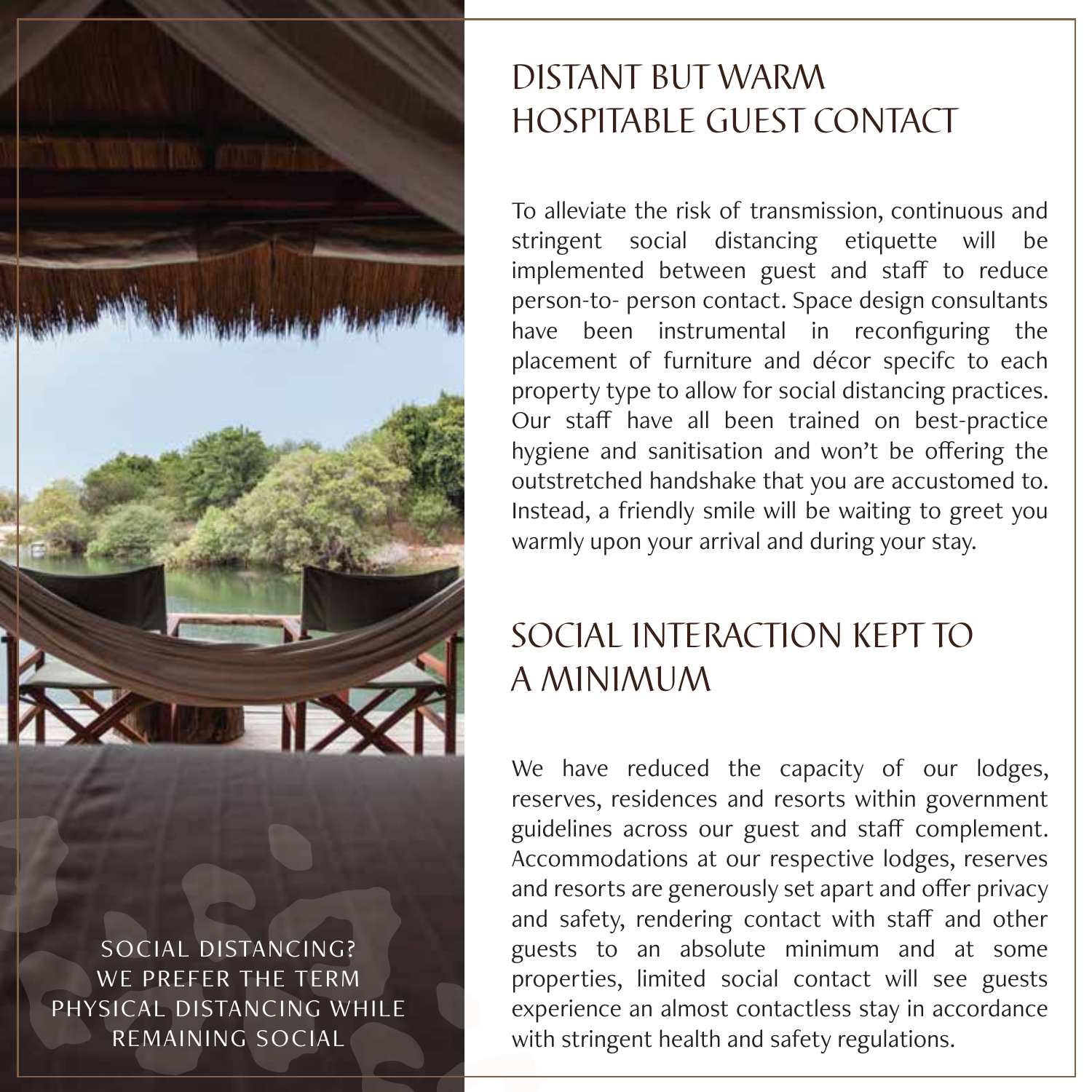## ACCREDITED HOSPITAL-GRADE DISINFECTANT

Accredited, hospital-grade disinfectant with a high classification of bacteria-killing ingredients to sanitise surfaces across all properties. These disinfectants have been produced per health regulations and are also eco-friendly.

#### EASILY ACCESSIBLE SANITIZATION STATIONS

The provision of hand sanitiser and antibacterial handwash placed at the entrances, near the front desk, common areas, game vehicles and throughout the properties within our portfolio. These will also be used to sanitise room keys and devices shared by staff to ensure a safe environment at all times. All areas will have alcohol-based, hospital-grade hand sanitiser readily available for your use. You can find it in all common areas, reception, on game drives and in your room, upon special request.

#### DEEP CLEANING & SANITISATION STANDARDS ACROSS ALL OPERATIONS

Enriched, deep cleaning and sanitisation standards across all operations and properties. These include game drive vehicles, bomas, rooms, suites, tents, lookout and viewing decks, guest rooms, common areas, meeting areas, front desks, kitchens, as well as back-of-house areas.

# WE'RE KEEPING IT CLEAN WITH AN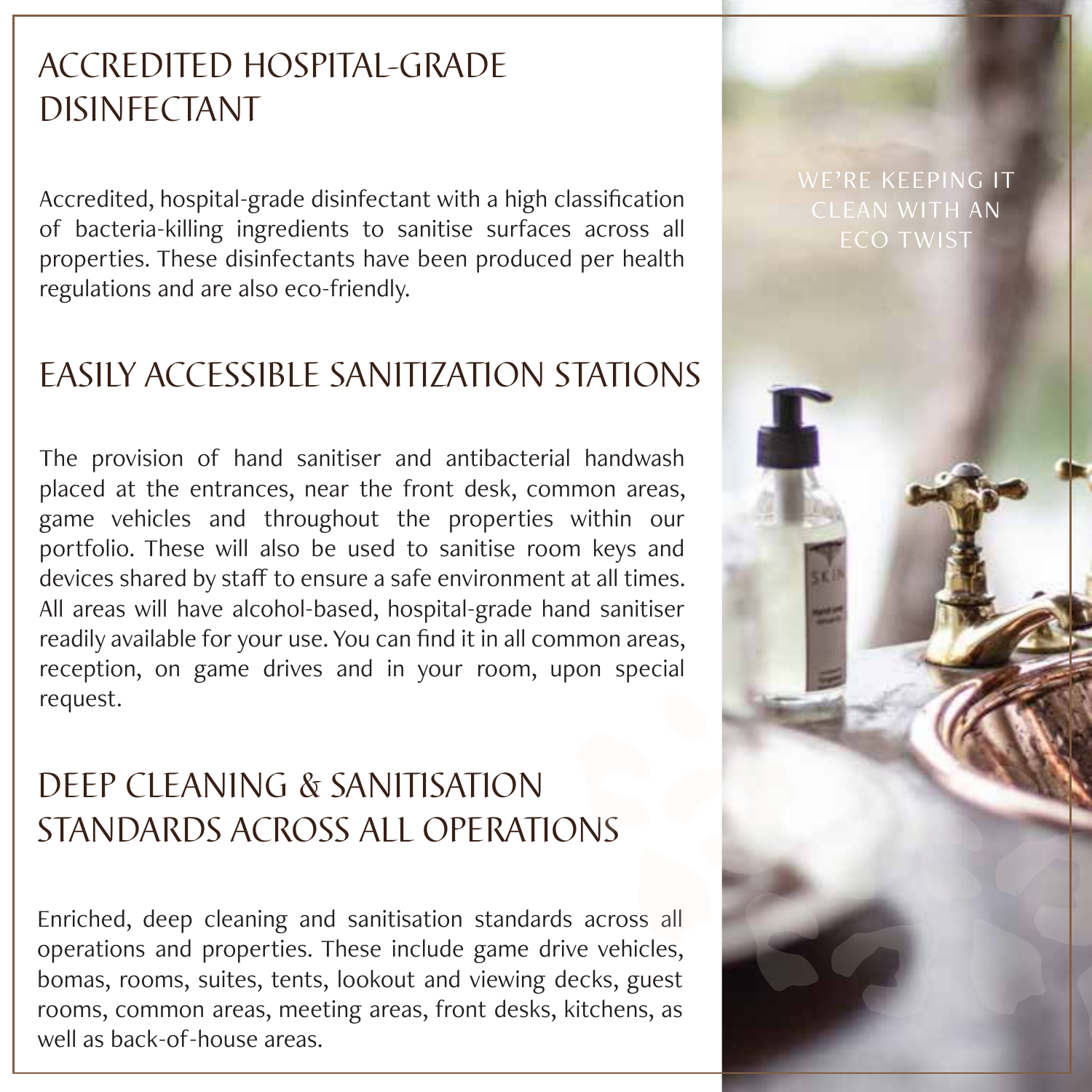#### FOOD & BEVERAGE HYGIENE **STANDARDS**

**Reconfigured Seating -** We will create seating spacing times i.e. 10 tables at a time, all guests to get 1-hour seating for breakfast, and 1hr 30 minutes seating for lunch and dinner. For lodges and reserves, outside seating on decks, where applicable, will comprise 2-metre seating configurations.

**No-touch menus** – chalkboards or other display mechanisms will be used to communicate menus thereby ensuring no contact with paper- based menus.

#### A LITTLE LESS TOUCH, A LITTLE MORE SPACE, A LOT STRICTER STANDARDS

**No buffets,** instead breakfast boxes, where possible. An adapted catering solution has been designed and will be customised in accordance with each property. Specific consideration has been taken at lodges, reserves and resorts to offer zero exposure dining options.

**Modified 'in-room' dining protocols and services** are available at our properties including lodges, reserves and resorts and will be adapted according to the property type to ensure an uncompromised dining service with minimal contact and adherence to the safety and hygiene regulations.

Where possible, meals and snacks will be individually packaged and will continue to be prepared in highly controlled environments under even stricter hygiene standards.

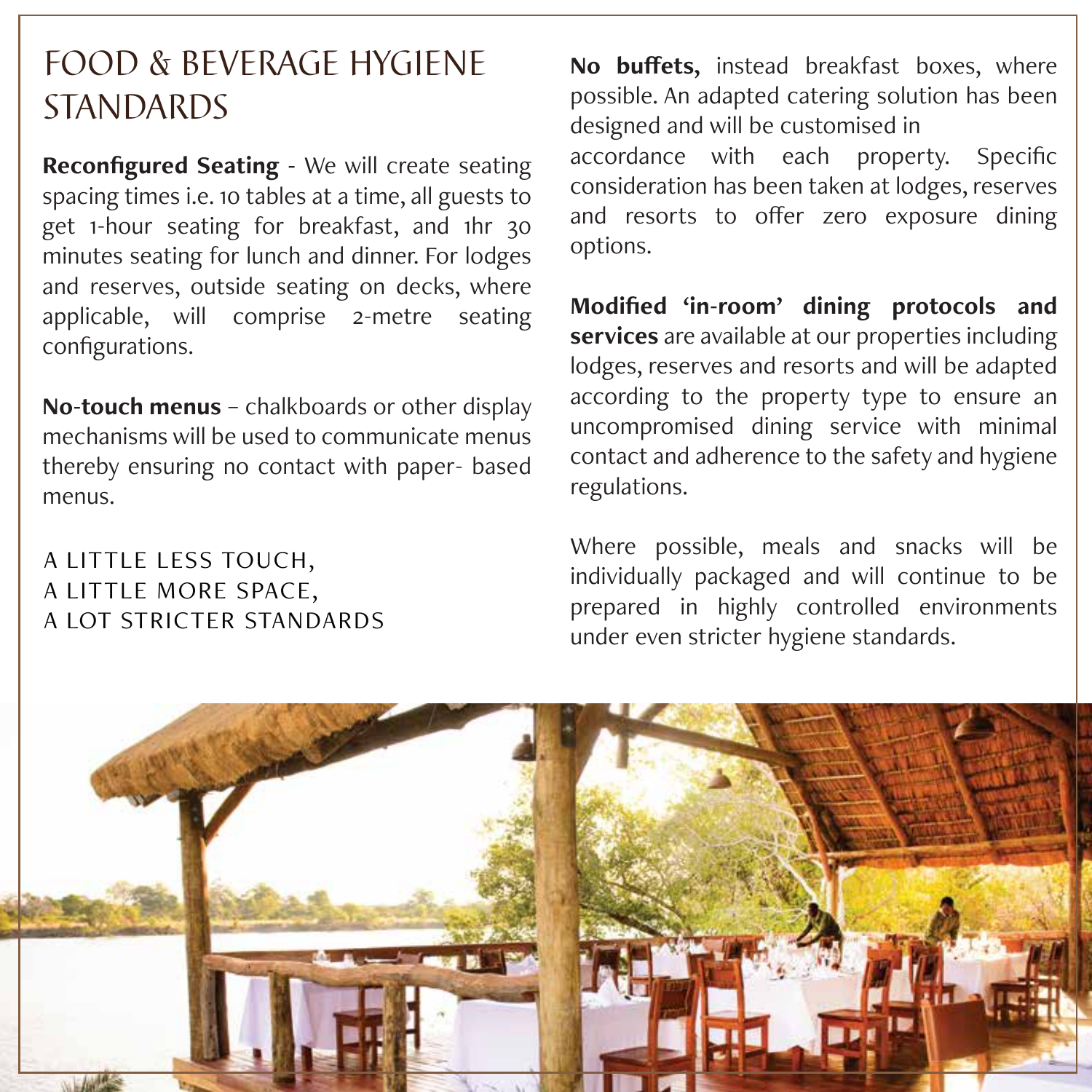#### SAFARIS BECOME EVEN MORE PERSONAL

Our game reserve experiences have been modified in accordance with regulated social distancing practices and perfectly blend these unique experiences with maximum health and safety protection. We will allocate no more than 6 guests per open safari vehicle. This will ensure sufficient social distancing and safety for your unique and captivating experience in the wild. Guests can be assured that our game drives will be kept as safe and private as possible and at no stage will we accommodate more than the assigned number of guests on our safari vehicles. All snacks will be separated and offered as such and hand sanitiser will be available for the duration of your game drive.



## PROFESSIONAL CARE & EXPERIENCE

We have defined a clear plan with our medical advisory team at each of our properties – hotels, lodges, residences, reserves and resorts for exacting actions in the event of suspected cases. Your safety is our top priority and we have designed protocols that protect you throughout your journey with us. Our health and safety and hygiene strategies are designed to build healthier environments and change behaviours with a view to combat the COVID-19 pandemic and other viruses that pose a risk both now and in the future.

We take your safety seriously. We've always been at the forefront of innovation responding at critical times with the sole purpose of protecting our people – guests and staff. We are unrelenting to find the best next-generation hygiene technologies for your protection and are excited at the innovation in the marketplace. A technology that is on our radar in the foreseeable future is a state-of-the-art ultra violet (UV) disinfectant robot that rapidly disinfects areas using powerful wavelengths of UV light that emits energy to destroy the DNA and RNA of microorganisms. We are hopeful that we can bring these technologies to our operations in due course.